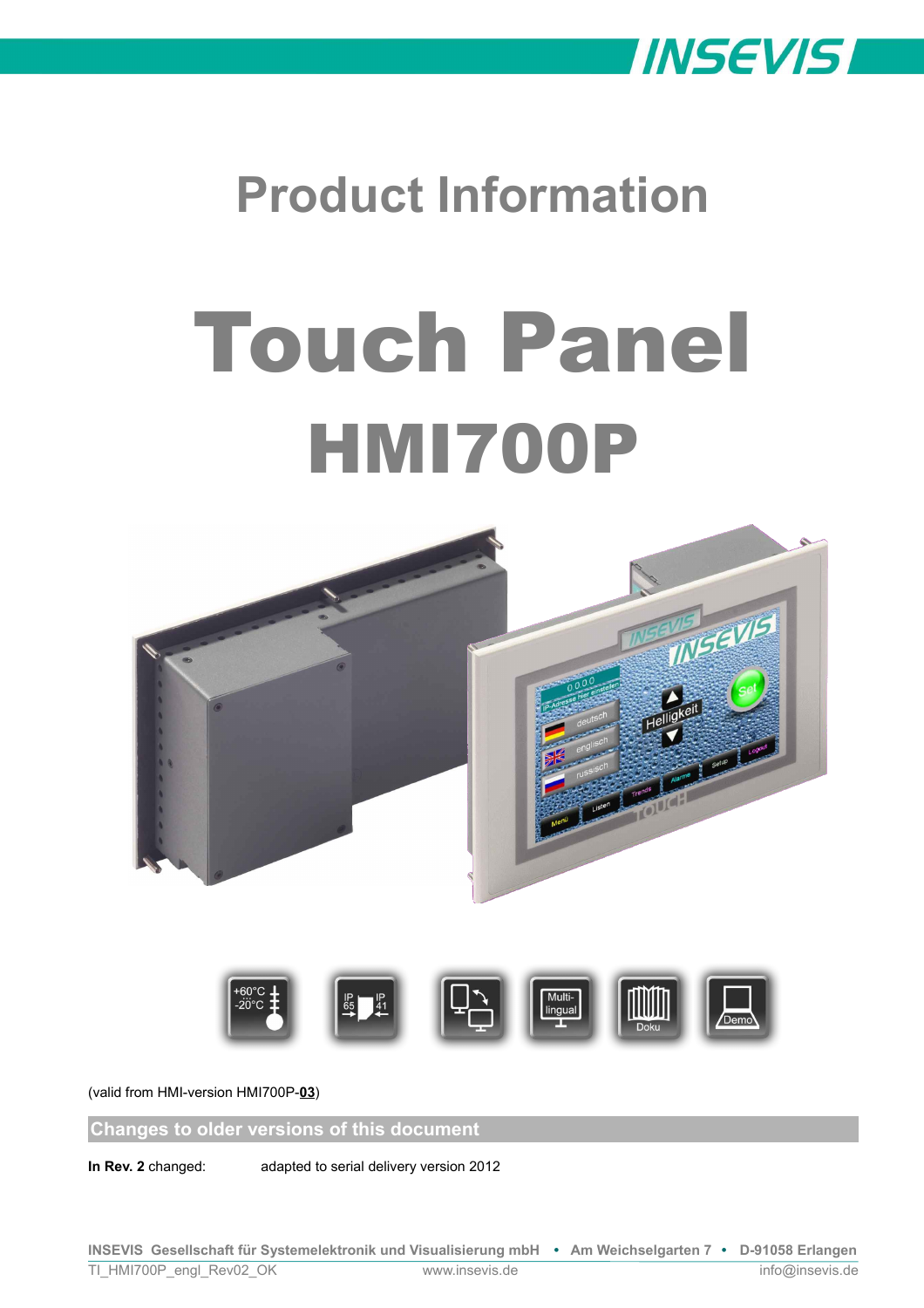# **INSEVIS**



*Figure above: Description of connections of all Panels with CPUs of type V and P*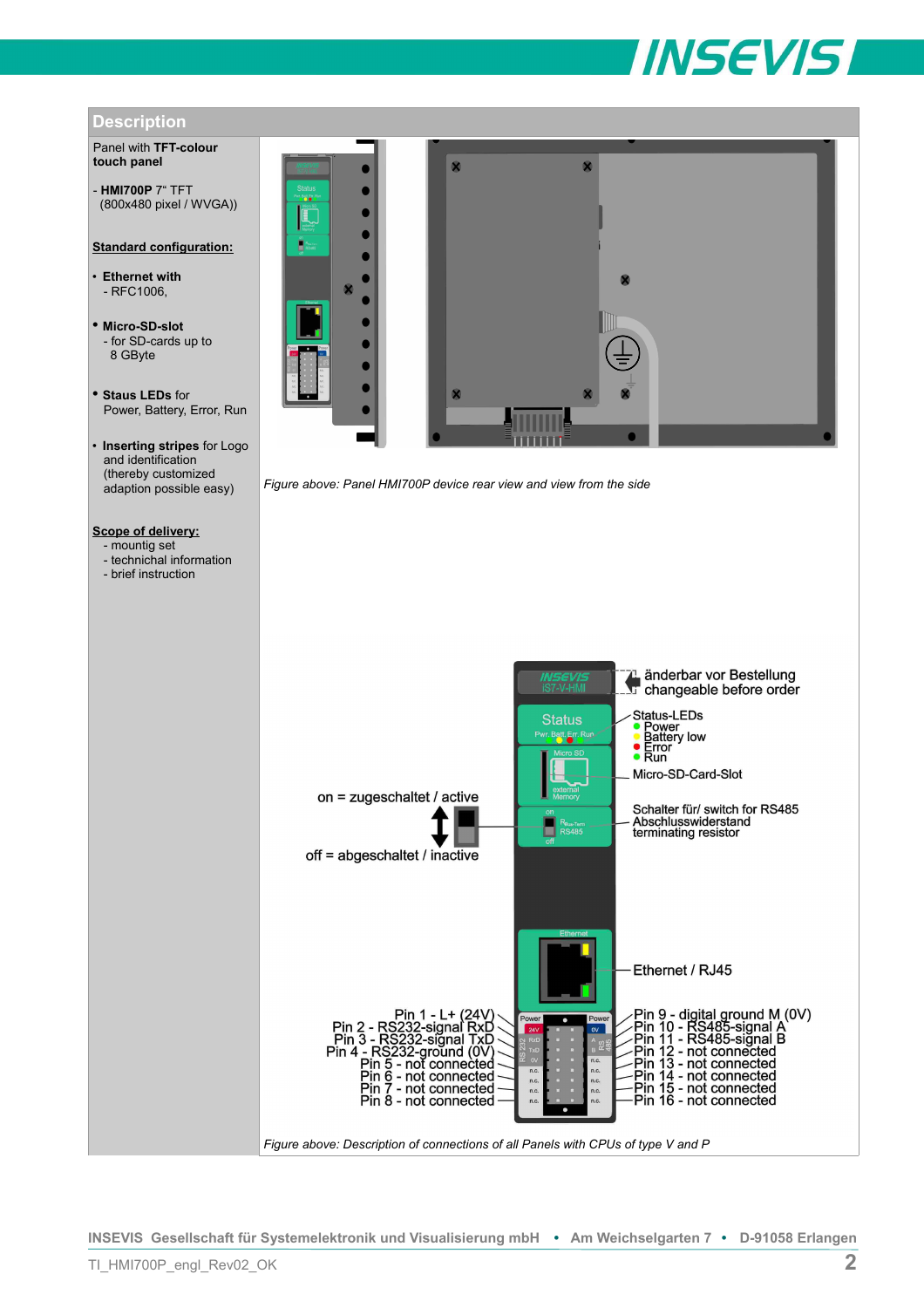

| Technical data                                                               |                                                                                                                                   |
|------------------------------------------------------------------------------|-----------------------------------------------------------------------------------------------------------------------------------|
| Dimensions $W \times H \times D$ (mm)<br>Cut out $W \times H$ (mm)<br>Weight | 222 x 147 x 49<br>203 x 126<br>ca. 800 g                                                                                          |
| Operating temperature range<br>Storage temperature range                     | -20°C  +60°C (without condensation)<br>$-30^{\circ}$ C $ + 80^{\circ}$ C                                                          |
| IP-protection class<br>front panel<br>rear side                              | IP <sub>65</sub><br>IP41                                                                                                          |
| Connection technology                                                        | unlockable connector with self-lock and 2 lift-arms<br>(cage clamp technology) for cross section up to max. $1.5$ mm <sup>2</sup> |
| Load voltage L+                                                              | 24V DC (11 V  30V DC)                                                                                                             |
| Current consumption<br>Power dissipation                                     | 100mA  750mA<br>3W(typ.) 10W(max.)                                                                                                |
| Start-up current                                                             | < 3A                                                                                                                              |
| Diagonal of display (inch)                                                   | 7" (178mm)                                                                                                                        |
| Display resolution (pixel)                                                   | 800x480 Pixel (WVGA)                                                                                                              |
| Display unit<br>Operating unit                                               | TFT display with 16Bit colours<br>analog resisitive touch screen                                                                  |
| Visualization software<br>Reference unit                                     | VisuStage<br><b>PC700</b>                                                                                                         |
|                                                                              |                                                                                                                                   |
| <b>Technical data</b>                                                        | <b>CPUs</b>                                                                                                                       |
| CPU-type                                                                     | Type P (HMI700P)                                                                                                                  |
| Flash<br>internal - for visualization<br>external memory                     | 24 MByte<br>Micro SD, up to max. 8 GByte                                                                                          |
| Real-time clock                                                              | yes (accumulator-backed hardware clock)                                                                                           |
|                                                                              |                                                                                                                                   |
| Seriell interfaces (protocols)                                               | COM2: RS 485 (only physical - protocols on demand)                                                                                |

## Ethernet (protocols) ETHERNET: 10/100 Mbit (RFC1006)

#### **Control panel cut out**



**INSEVIS Gesellschaft für Systemelektronik und Visualisierung mbH • Am Weichselgarten 7 • D-91058 Erlangen**